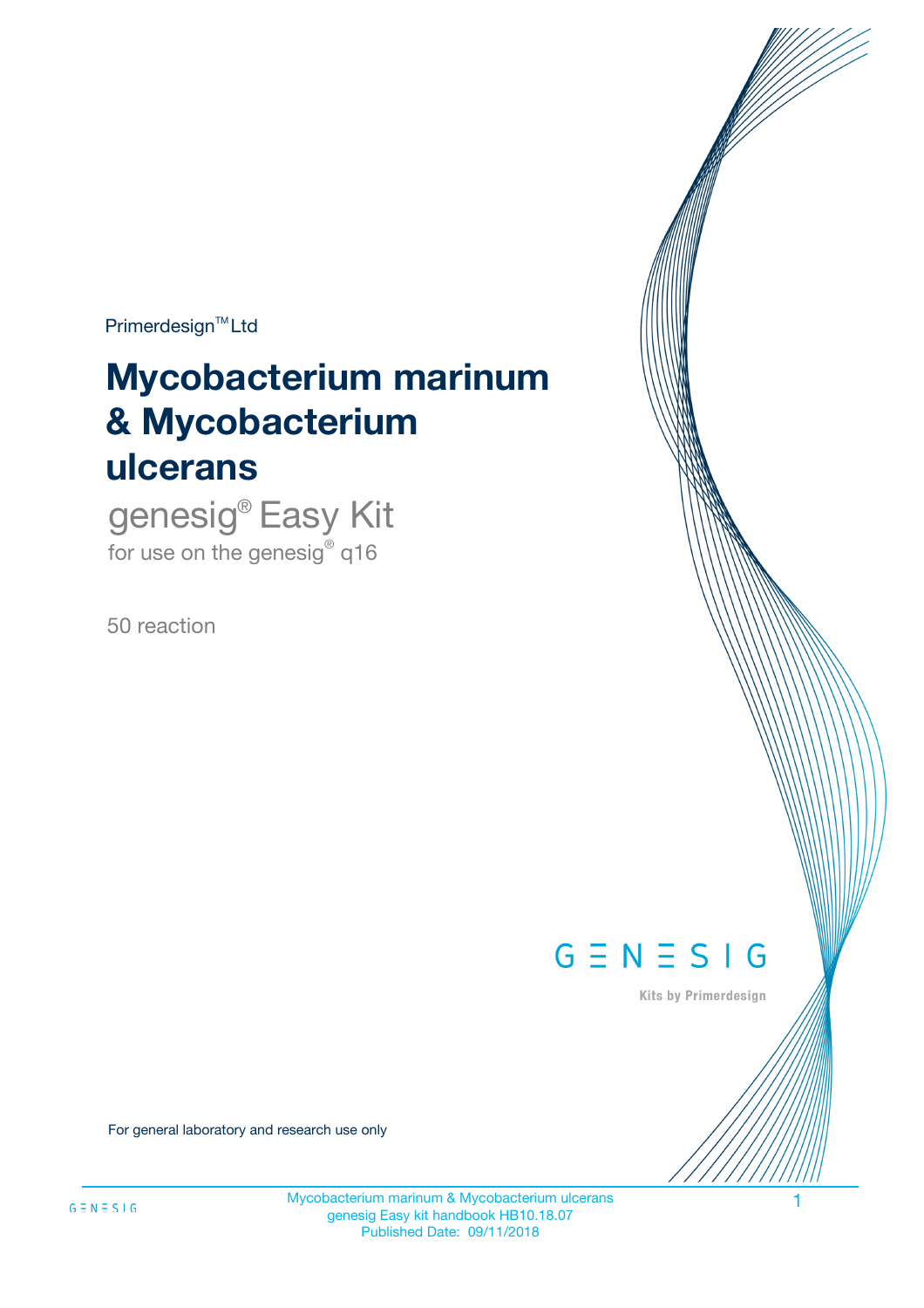# genesig® Easy: at a glance guide

#### **For each DNA test**

| Component                         | Volume   | Lab-in-a-box pipette |  |
|-----------------------------------|----------|----------------------|--|
| M.marinum/M.ulcerans reaction mix | $10 \mu$ |                      |  |
| <b>Your DNA sample</b>            | 10 µl    |                      |  |

#### **For each positive control**

| Component                         | Volume   | Lab-in-a-box pipette |  |
|-----------------------------------|----------|----------------------|--|
| M.marinum/M.ulcerans reaction mix | $10 \mu$ |                      |  |
| Positive control template         | 10 µl    |                      |  |

#### **For each negative control**

| Component                         | Volume          | Lab-in-a-box pipette |  |
|-----------------------------------|-----------------|----------------------|--|
| M.marinum/M.ulcerans reaction mix | 10 <sub>µ</sub> |                      |  |
| <u>Water</u>                      | 10 <sub>µ</sub> |                      |  |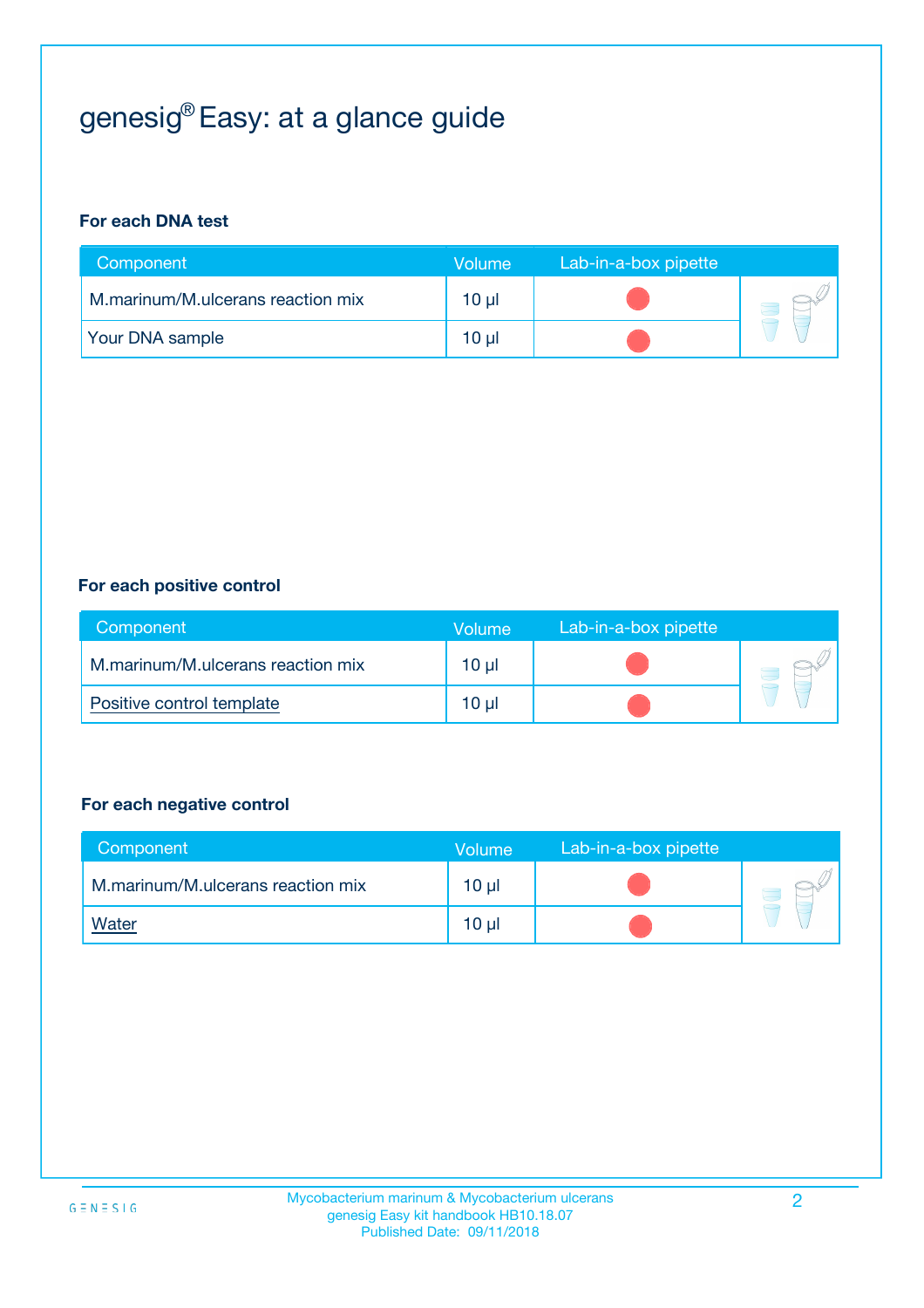# Kit Contents



# Reagents and equipment to be supplied by the user

#### **genesig® q16 instrument**

#### **genesig® Easy Extraction Kit**

This kit is designed to work well with all processes that yield high quality RNA and DNA but the genesig Easy extraction method is recommended for ease of use.

#### **genesig® Lab-In-A-Box**

The genesig Lab-In-A-Box contains all of the pipettes, tips and racks that you will need to use a genesig Easy kit. Alternatively if you already have these components and equipment these can be used instead.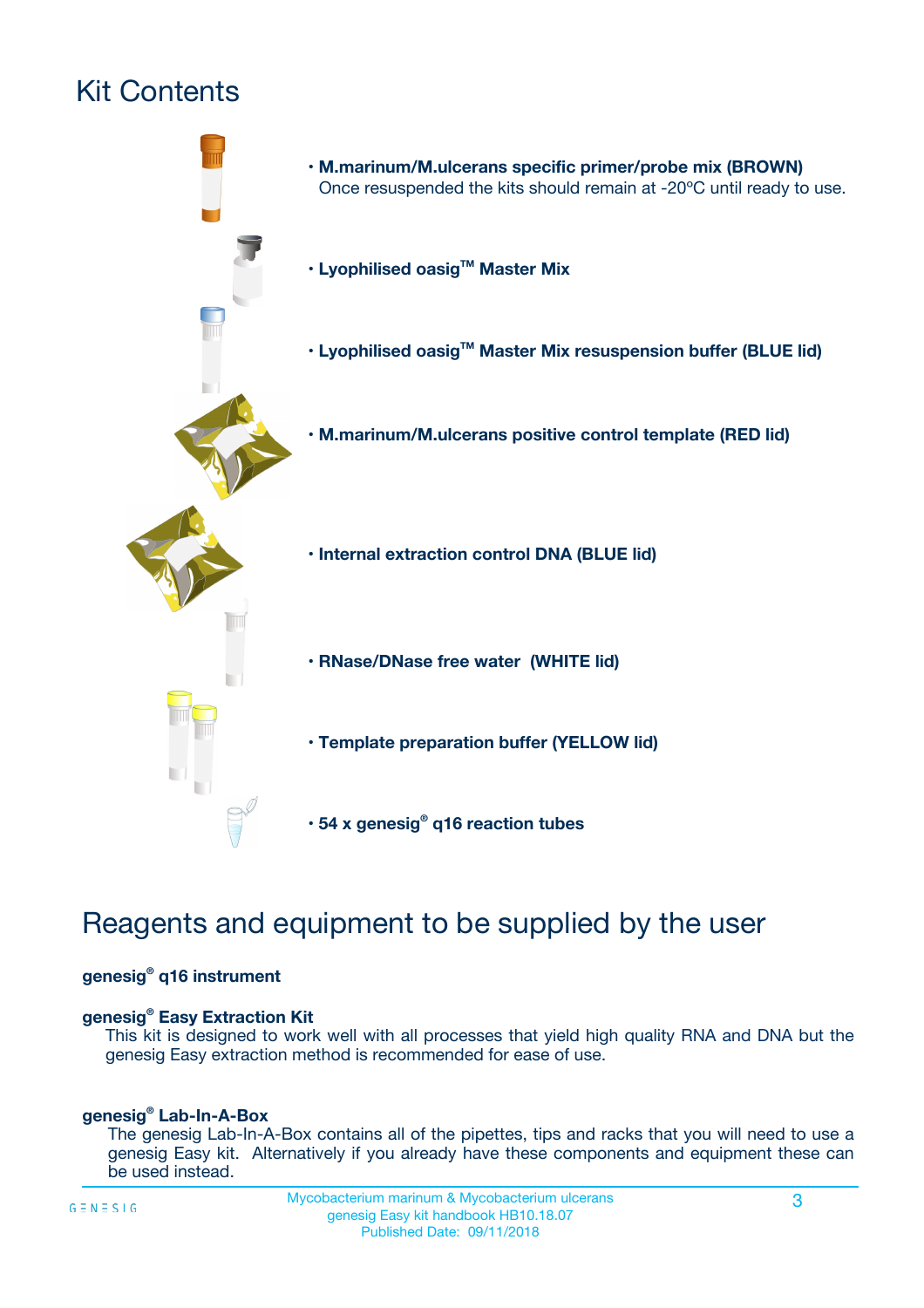# Step-by-step guide

### 1. Create your reaction mix



Use the blue pipette to transfer 500µl**\*** of the oasig Master Mix resuspension buffer into the tube of lyophilised oasig Master Mix and mix well by gently swirling. Then transfer all of that master mix into the brown tube labelled M.marinum/M.ulcerans primers/probe.

**\***Transfering 525µl of the oasig Master Mix resuspension buffer to your oasig Master Mix (instead of the 500µl recommended above) will enable you to take full advantage of the 50 reactions by accounting for volume losses during pipetting. In order to do so with the genesig Easy fixed volume pipettes use 1x blue, 2x red and 1x grey pipettes to make the total volume. Please be assured that this will not adversely affect the efficiency of the test.

Cap and shake tube to mix. A thorough shake is essential to ensure that all components are resuspended. **Failure to mix well can produce poor kit performance.**

Leave to stand for 5 minutes. Now your reaction mix is ready to use.

Store the reaction mix in the freezer from hereon.

#### Top tip

- Ensure that the reaction mix is mixed thoroughly before each use by shaking.
- **•** Once resuspended do not expose genesig Easy kit to temperatures above -20°C for longer than 30 minutes at a time.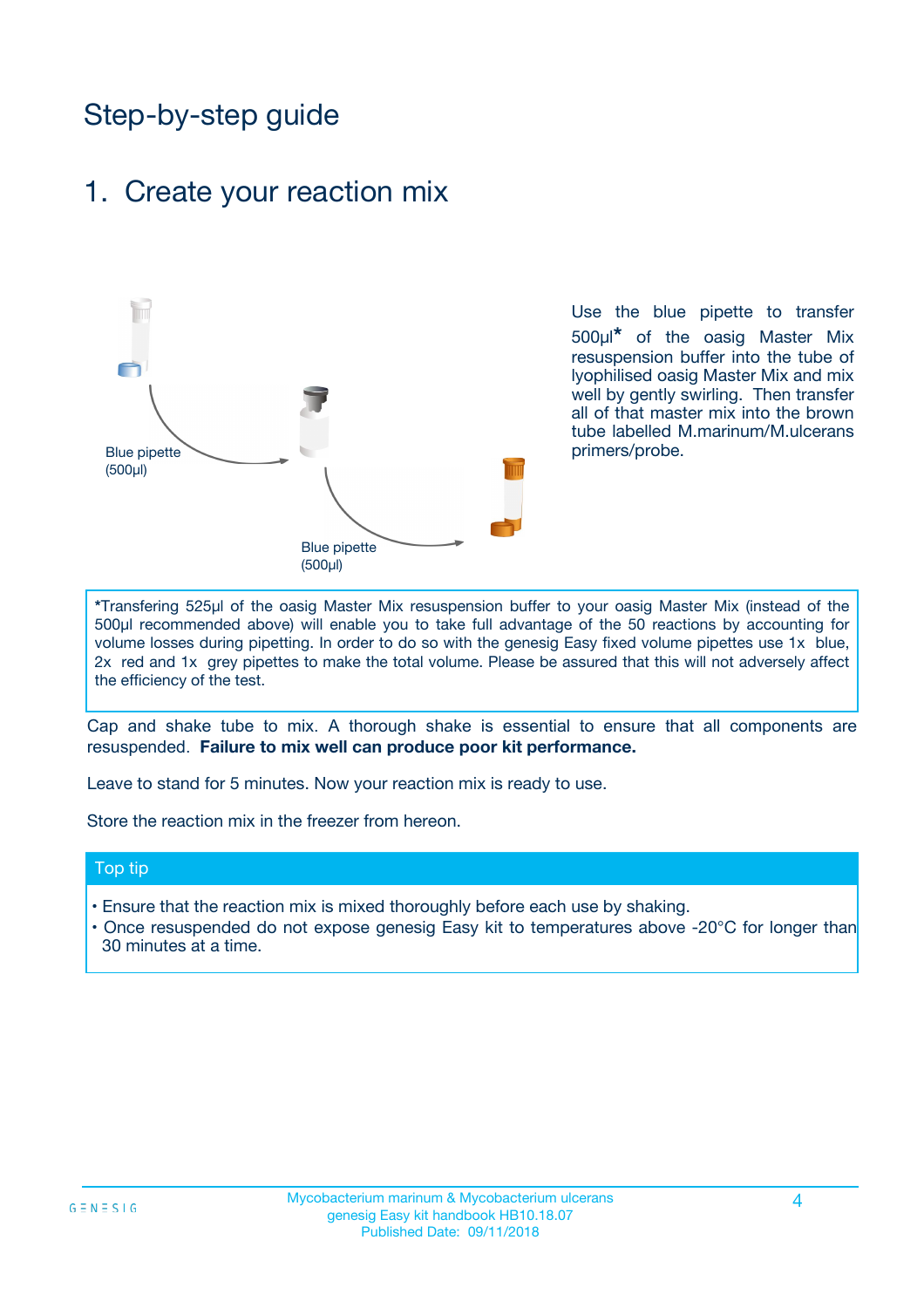# 2. Internal extraction control



Use the blue pipette to transfer 1000µl (2 x 500µl) of template preparation buffer into the Internal Extraction Control DNA tube. Cap and shake tube to mix.

Your kit contains Internal Extraction Control DNA. This is added to your biological sample at the beginning of the DNA extraction process. It is extracted along with the DNA from your target of interest. The q16 will detect the presence of this Internal Extraction Control DNA at the same time as your target. This is the ideal way to show that your DNA extraction process has been successful.

#### **If you are using an alternative extraction kit:**

Use the red pipette to transfer 10µl of Internal Extraction Control DNA to your sample **after** the lysis buffer has been added then follow the rest of the extraction protocol.

#### **If you are using samples that have already been extracted:**

Use the grey pipette to transfer 5µl of Internal Extraction Control DNA to your extracted sample.

### 3. Add reaction mix to all reaction tubes



For every reaction to be run, use the red pipette to add 10µl of your M.marinum/M.ulcerans reaction mix to every tube.

#### Top tip

- Always pipette the reaction mix directly into the bottom of the tube.
- You can label the tube lids to aid your reaction setup but avoid labelling tube sides.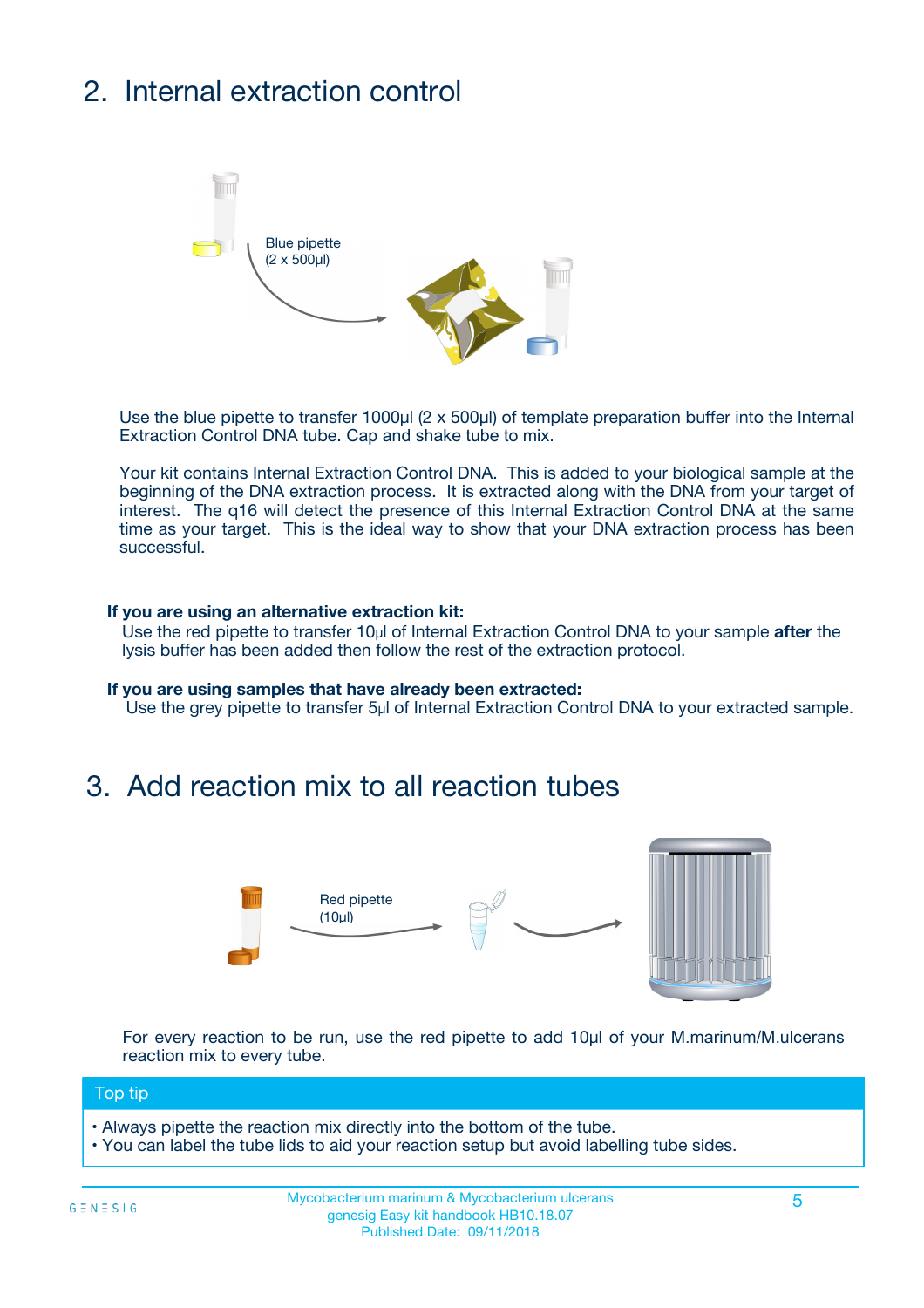## 4. Negative control



For each test you will require a negative control. Instead of DNA, water is used. This sample should typically prove negative thus proving that all of your positive samples really are positive.

To create a negative control reaction simply use the red pipette to add 10µl of the water to the required reaction tubes. Close these tubes after adding the water.

Because some genesig kit targets are common in the environment you may occasionally see a "late" signal in the negative control. The q16 software will take this into account accordingly.

#### Top tip

**•** Always add the water to the side of the tube to reduce the introduction of bubbles.

### 5. Set up a test



For each sample you wish to analyse, use the red pipette to add 10µl of your DNA sample to the required reaction tubes. Close these tubes after adding the sample. Always change pipette tips between samples.

#### Top tip

**•** Always add the DNA sample to the side of the tube to reduce the introduction of bubbles.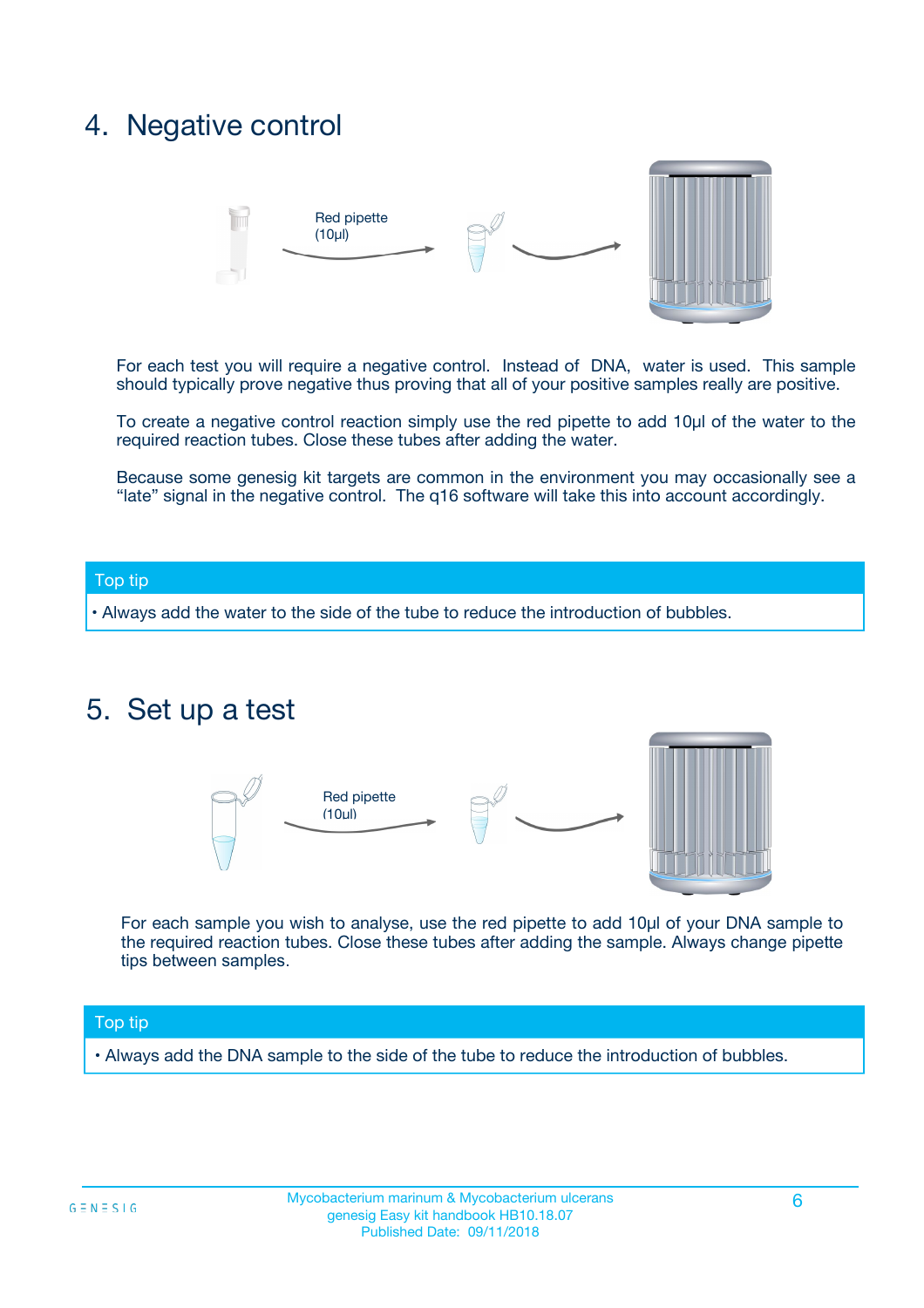## 6. Positive control



Use the blue pipette to transfer 1000µl (2 x 500µl) of template preparation buffer into the positive control template tube. Cap and shake tube to mix.

Each time you run a test you will require a positive control. This is a small portion of DNA from your target of interest. It serves two purposes:

1. It will always test positive so it shows that everything is working as it should be.

2. The q16 software knows how much DNA is present in the positive control. So it can automatically compare your sample of interest with the positive control to calculate the amount of target DNA in your sample.

To create a positive control reaction, simply use 10µl of the positive control instead of your DNA sample.



Take great care when setting up your positive control. The positive control template has the potential to give you a false positive signal in your other samples. Set positive controls up last after all other sample tubes are closed. Always change pipette tips between samples. You may even choose to set up positive controls in a separate room.

#### Top tip

**•** Always add the positive control to the side of the tube to reduce the introduction of bubbles.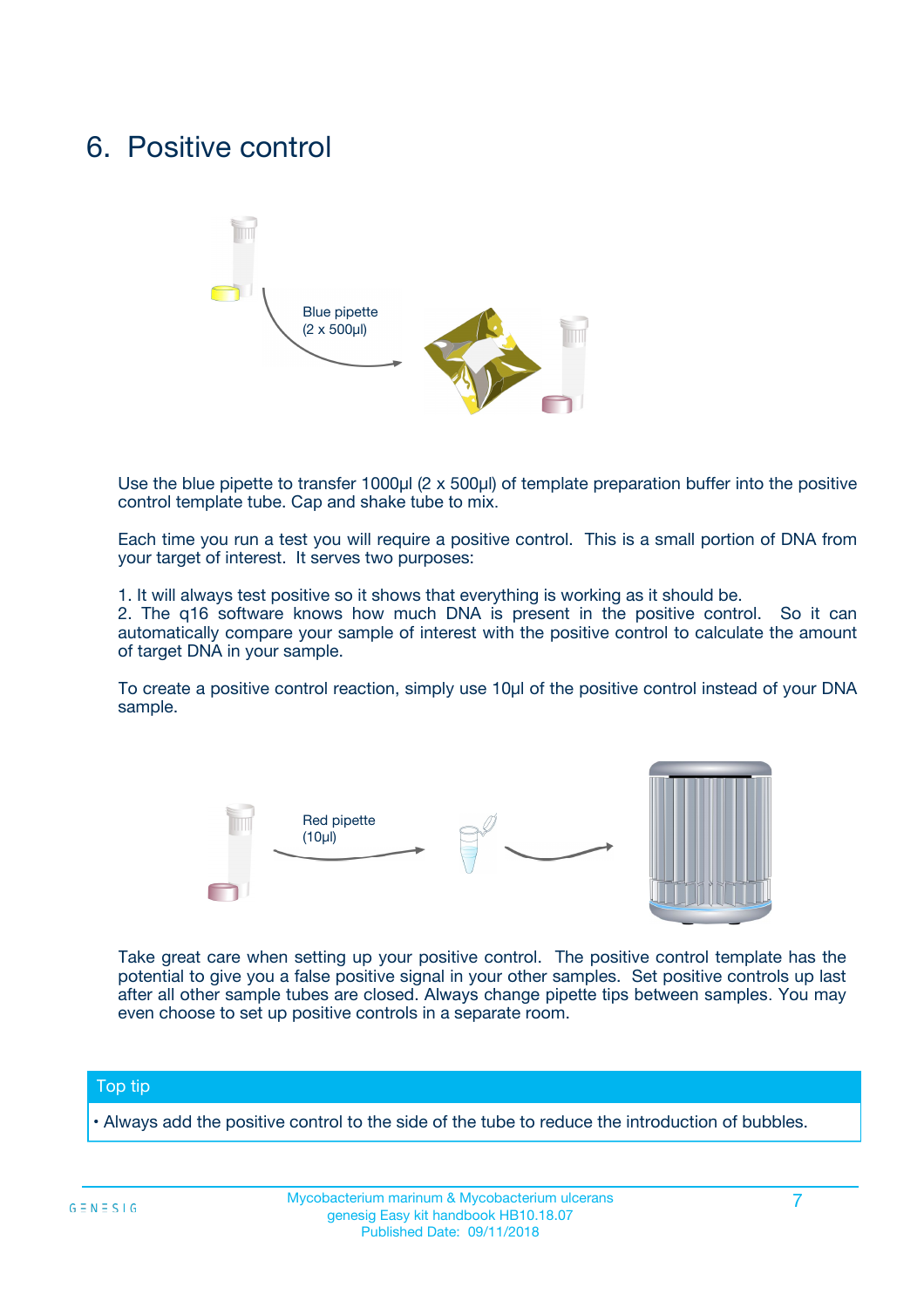# 7. Running the test

Place the tubes into the correct positions in your q16 as defined by the software, this may include positioning of empty tubes to ensure that the q16 lid is balanced. The run can then be started.

|                      | genesig q16 PCR software - 1.2                                               |                                |                              |                                          | $\begin{array}{c c c c} \hline \multicolumn{3}{c }{\textbf{0}} & \multicolumn{3}{c }{\textbf{0}} \end{array}$<br>$\Sigma\!3$ |
|----------------------|------------------------------------------------------------------------------|--------------------------------|------------------------------|------------------------------------------|------------------------------------------------------------------------------------------------------------------------------|
|                      | $\vert \cdot \vert$<br><b>Open Experiments:</b><br>Unsaved (New Experiment 2 | Open<br>Save<br>$\sqrt{9}$ New | Save As                      | <b>C</b> Close<br><b>X</b> Configuration | $G \equiv N \equiv S \mid G$                                                                                                 |
| <b>Stages:</b>       | Setup<br><b>Results</b>                                                      |                                |                              |                                          |                                                                                                                              |
| <b>Notes</b>         |                                                                              | <b>Samples</b>                 |                              | <b>Tests</b>                             |                                                                                                                              |
|                      | <b>Name and Details</b>                                                      | Color<br>Name                  | Note                         | Color<br>Name                            | Note                                                                                                                         |
|                      | New Experiment 2017-10-26 11:06                                              | Sample 1                       | ÷                            | Test 1                                   | ÷                                                                                                                            |
|                      | Kit type: genesig® Easy Target Detection kit                                 | Sample 2                       |                              |                                          |                                                                                                                              |
|                      | Instrument Id.:                                                              | Sample 3                       | $\qquad \qquad \blacksquare$ |                                          | $\qquad \qquad \blacksquare$                                                                                                 |
|                      | <b>Run Completion Time:</b>                                                  | Sample 4                       |                              |                                          |                                                                                                                              |
| <b>Notes</b>         | <b>A</b><br>v                                                                | Sample 5                       | $\triangle$<br>$\oplus$      |                                          | 4<br>₩                                                                                                                       |
| <b>Well Contents</b> |                                                                              |                                |                              | Run                                      |                                                                                                                              |
| Pos.                 | Test                                                                         | Sample                         |                              | <b>Run Status</b>                        |                                                                                                                              |
| $\overline{1}$       | Test 1                                                                       | <b>Negative Control</b>        | $\blacktriangle$             |                                          |                                                                                                                              |
| $\overline{2}$       | Test 1                                                                       | <b>Positive Control</b>        |                              |                                          |                                                                                                                              |
| 3                    | Test 1                                                                       | Sample 1                       |                              | Show full log                            |                                                                                                                              |
| $\overline{4}$       | Test 1                                                                       | Sample 2                       |                              |                                          |                                                                                                                              |
| 5                    | Test 1                                                                       | Sample 3                       |                              | <b>Run Control</b>                       |                                                                                                                              |
| 6                    | Test 1                                                                       | Sample 4                       |                              |                                          |                                                                                                                              |
| $\overline{7}$       | Test 1                                                                       | Sample 5                       |                              |                                          |                                                                                                                              |
| -8                   |                                                                              |                                |                              | Abort Run                                | $\triangleright$ Start Run                                                                                                   |
|                      | <b>JOB FURTY TURE TO BULLMAR LIB</b>                                         |                                | $\overline{\mathbf{v}}$      |                                          |                                                                                                                              |

#### Top tip

- Before loading tubes into the q16, check for bubbles! Flick the bottom of the tubes to remove any bubbles that may have formed during the test setup.
- Apply centrifugal force with a sharp wrist action to ensure all solution is at the bottom of the reaction tube.
- When repeating a test you can use a previous file as a template by clicking 'open' then selecting File name > Files of Type > Experiment file as template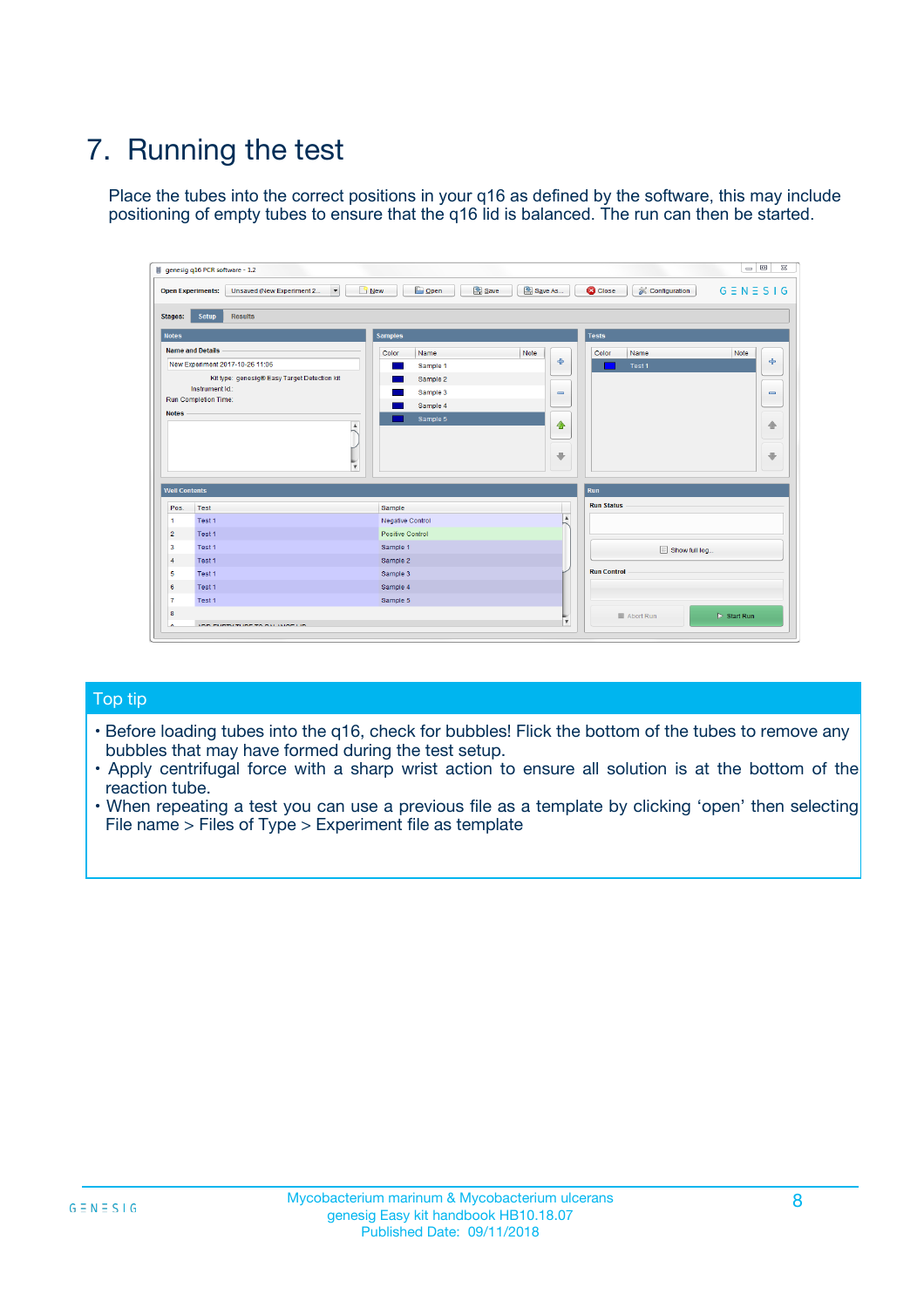## What do my results mean?

Analysis of your data is carried out automatically by the genesig q16. The following information is designed to help you fully understand a result or to troubleshoot:

### "Positive"

#### **Explanation**

Your sample has produced a positive result. Your target of interest is present and you can use the reported quantity.

"Negative"

#### **Explanation**

Your sample has produced a negative result. The target is not present in your sample.

### "Test contaminated"

#### **Explanation**

The Negative Control should be completely free of any DNA. If you see this error message it means that at some point during the setup, the Negative Control has been contaminated with DNA and has given a positive signal. This contamination has invalidated the test. The Positive Control and your test samples are both possible sources of contaminating DNA. The genesig q16 reaction tubes from previous runs will also contain very high amounts of DNA so it is important that these are carefully disposed of after the run is completed and NEVER OPENED. It may be the case that your kits have become contaminated which will lead to the same problem occurring repeatedly.

#### **Solutions**

1. Clean your working area using a commercial DNA remover solution to ensure the area is DNA free at the start of your run and re-run the test

2. If the problem persists then the kit has become contaminated and it will have to be discarded and replaced with a new kit. When you open the new kit, run a simple test to show that changing the kit has solved the problem. Prepare a test which includes only the Positive Control, the Negative Control and one 'mock sample'. For the 'mock sample' add water instead of any sample DNA. The result for the Negative Control and the mock sample should be negative indicating that contamination is no longer present.

#### **Preventive action**

An ideal lab set-up has a 'Clean area' where the test reagents are prepared and a 'sample area' where DNA samples and the Positive Control template are handled. The best workflow involves setting up all the test components (excluding the positive control template) in the clean area and then moving the tests to the sample area for sample and Positive Control addition. If this method is followed then the kit components are always kept away from possible sources of contamination. For extra security the Negative Control can be completely prepared and sealed in the clean area. All work areas should be decontaminated regularly with DNA remover.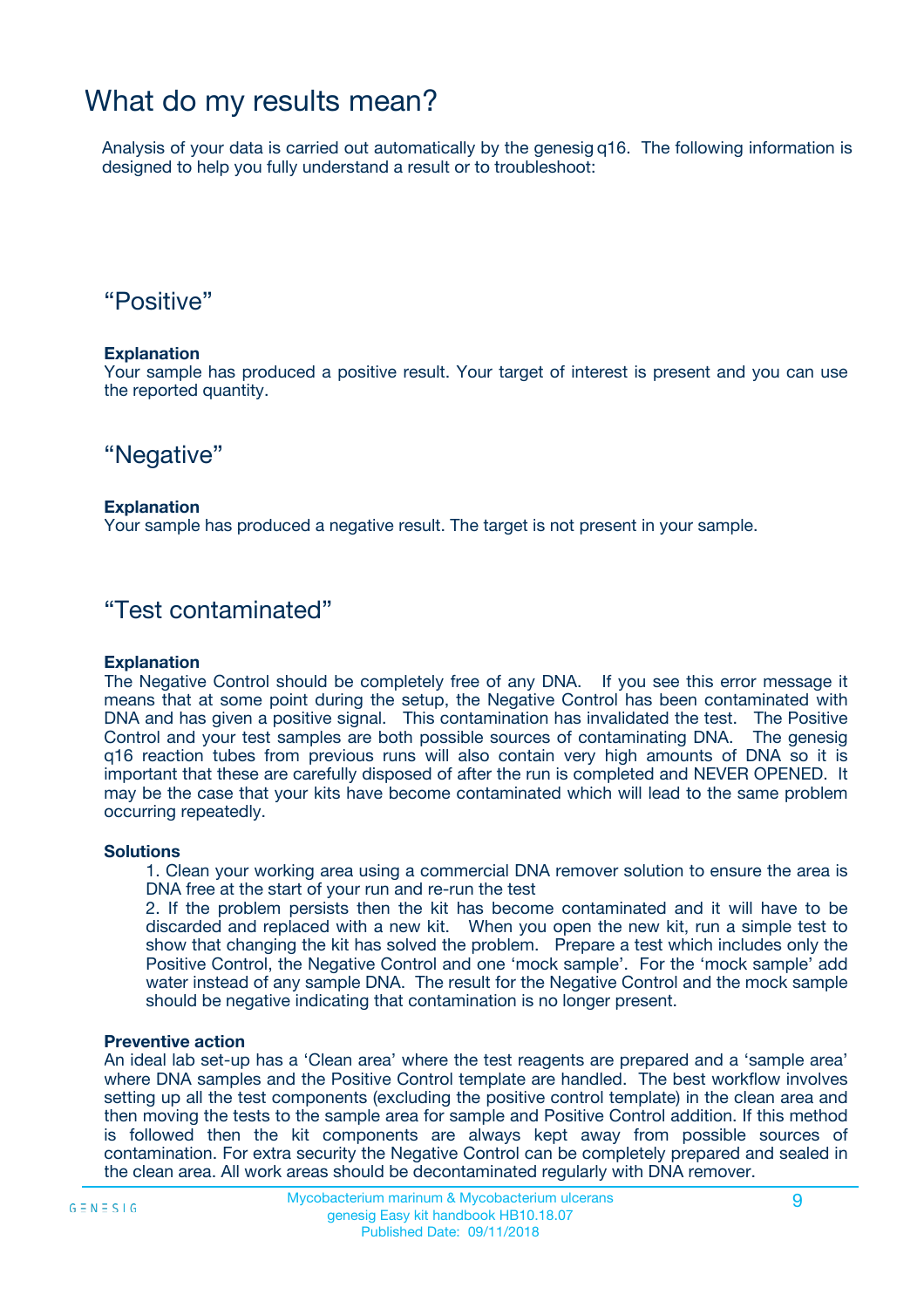### "Sample preparation failed"

#### **Explanation**

The test has failed because the quality of the sample was not high enough. The Internal Extraction Control component identifies whether the sample has been prepared correctly and is of suitable quality. This error message means that this quality control test has failed and the sample quality is not high enough for analysis.

#### **Solutions**

- 1. Check the sample preparation protocol for any user errors then repeat.
- 2. Poor quality samples can result from overloading the sample preparation protocol with too much starting material. Try reducing the amount of starting material then repeat.

3. Failing to add the Internal extraction Control DNA to your sample during the sample preparation protocol can also lead to a reported result of "sample preparation failed". Ensure that this step has not been overlooked or forgotten. If your samples are derived from an archive store or from a process separate from your genesig Easy extraction kit; you must add 5µl of Internal Extraction Control DNA into each 0.5ml of your sample to make it suitable for use on the q16.

### "Positive result, poor quality sample"

#### **Explanation**

The test is positive so if you are only interested in obtaining a 'present or absent' answer for your sample then your result is reliable. However, the test contains an Internal Extraction Control component that identifies if the sample is of high quality. This quality control test has failed and the sample is not therefore of high enough quality to accurately calculate the exact copy number of DNA present. If you require quantitative information for your sample then proceed with the solutions below.

#### **Solution**

For appropriate solutions, read the "Sample preparation failed" section of this handbook.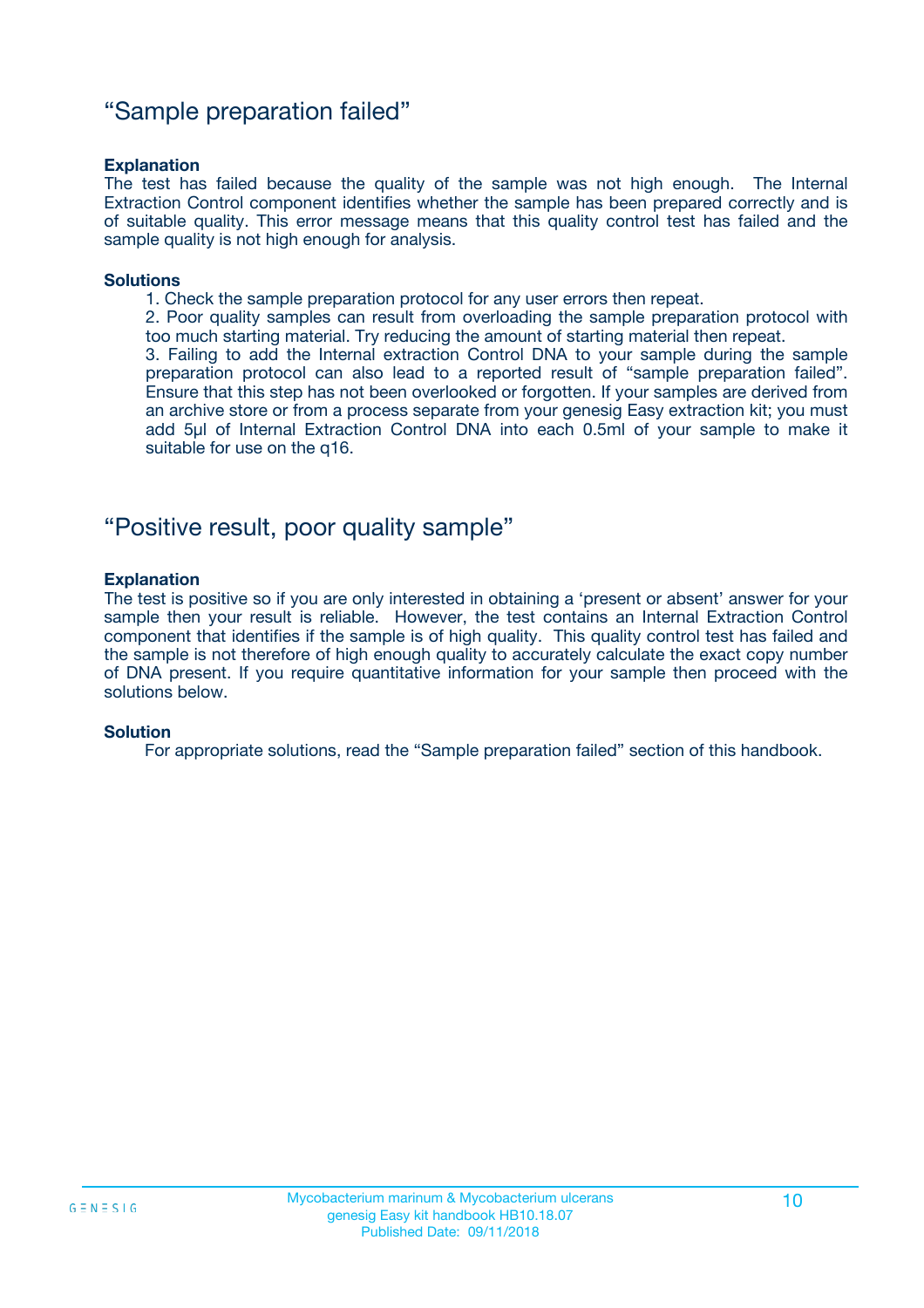### "Test failed"

#### **Explanation**

The test has failed because the Positive Control has not worked. The Positive Control is present to show that all aspects of the test are working correctly together. When this control test fails, the test as a whole is invalidated. This finding indicates that a problem has occurred in the reaction set-up part of the experiment and has nothing to do with sample preparation.

#### **Solutions**

- 1. Check the entire workflow and test set-up to look for any user errors, then repeat the test e.g. have the right colour pipettes and solutions been used with the correct tubes?
- 2. Ensure the positive and negative controls are inserted into the correct wells of your q16.

3. A component of the test may have 'gone off' due to handing errors, incorrect storage or exceeding the shelf life. When you open a new kit, run a simple test to show that changing the kit has solved the problem. Prepare a test which includes only the Positive Control, the Negative Control and one 'mock sample'. For the 'mock sample' add internal control template instead of any sample DNA. If the Positive Control works, the mock sample will now be called as a negative result.

### "Test failed and is contaminated"

#### **Explanation**

The Positive Control is indicating test failure, and the Negative Control is indicating test contamination. Please read the "Test Failed" and "Test contamination" sections of this technical support handbook for a further explanation.

#### **Solution**

For appropriate solutions, read both the "Test failed" and "Test contaminated" sections of this handbook.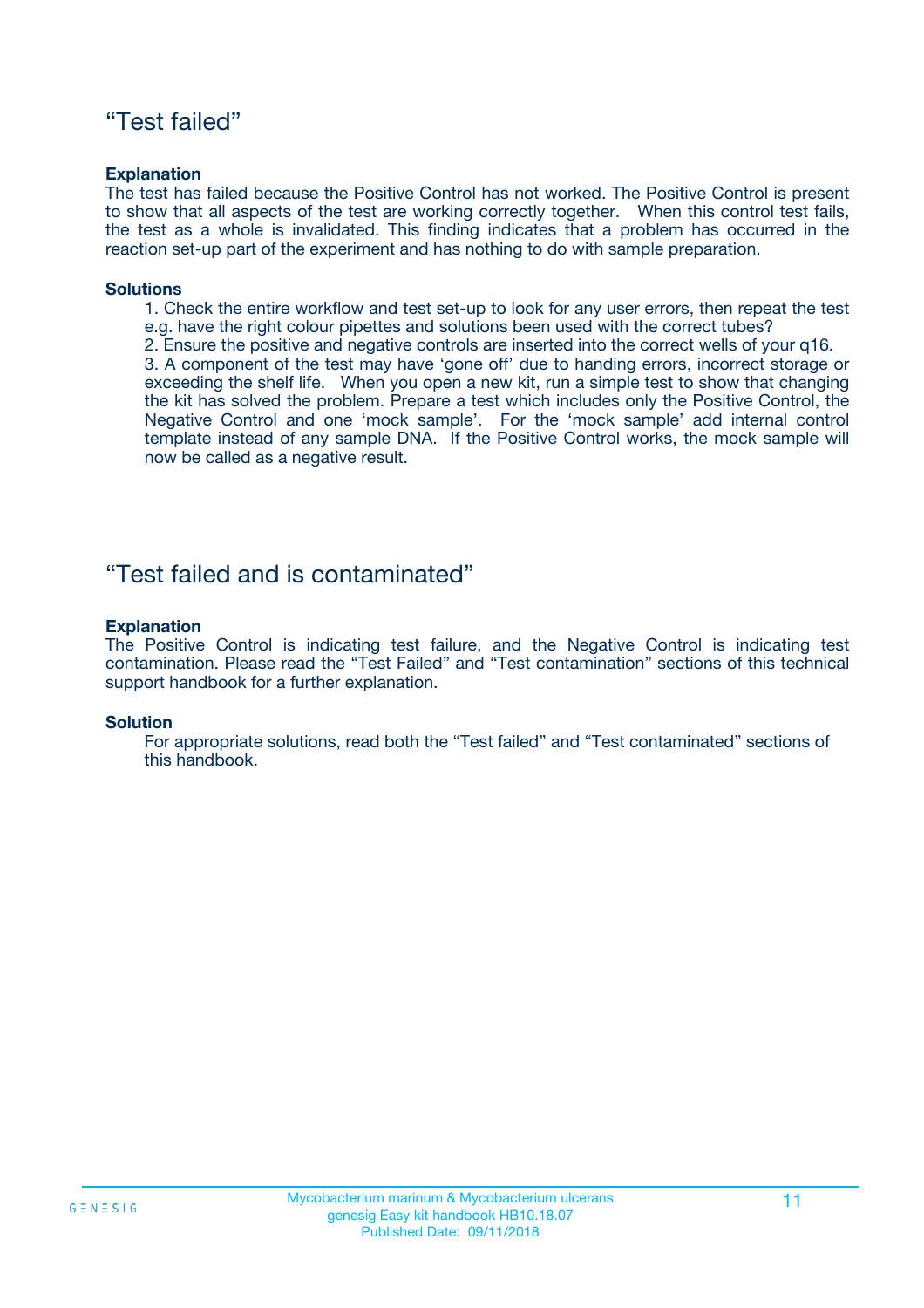## Mycobacterium marinum & Mycobacterium ulcerans

Mycobacterium ulcerans is a human pathogen responsible for Buruli ulcer, a necrotizing skin disease most commonly found in West Africa, but outbreaks have also been reported in the Americas, Australia, and Asia.

Mycobacterium marinum (formerly M. balnei) is a free-living bacterium, which causes opportunistic infections in humans. M. marinum sometimes causes a rare disease known as aquarium granuloma, which typically affects individuals who work with fish or keep home aquariums.

M. Ulcerans' genome consists of approx. 5.8Mbp which codes for around 4240 proteins. The accepted standard for molecular identification of mycobacteria is sequencing analysis of 2 hypervariable regions identified in 16S rRNA gene. M. marinum and M. ulcerans share identical 5 ´-16S rDNA and 16S-23S rRNA gene spacer sequences Real-Time Polymerase chain reaction (qPCR) methods are based on the 16S rRNA gene, the hsp65 gene or the insertion sequence IS2404

After inoculation into the skin, M. ulcerans proliferates extracellularly and elaborates a toxin, mycolactone, that enters the cells and causes necrosis of the dermis, panniculus, and deep fascia. Early lesions are closed, but as the necrosis spreads, the overlying dermis and epidermis eventually ulcerates. Clumps of extracellular acid-fast bacilli are plentiful and are frequently limited to the base of the ulcer and adjacent necrotic subcutaneous tissue. With healing, there is a granulomatous response, and the ulcerated area is eventually replaced by a depressed scar. Lesions are usually single and begin as firm, painless, non-tender, movable, subcutaneous nodules 1 to 2 cm in diameter or as small papules. In 1 or 2 months, the nodule may become fluctuant and ulcerates, with an undermined edge that often extends 15 cm or more. The skin adjacent to the lesion, and often that of the entire corresponding limb, may be swollen by edema.

The inhibition of growth of M. marinum at 37°C is related to its ability to infect the cooler parts of the body especially the extremities. Lesions appear after an incubation period of about 2–4 weeks, and after 3–5 weeks they are typically 1-2.5 cm in diameter.

Diagnosis is frequently delayed, probably due to the rarity of the infection and a failure to elicit the usual history of aquatic exposure. Common misdiagnoses include fungal and parasitic infection, cellulitis, skin tuberculosis, rheumatoid arthritis, foreign body reaction, and skin tumor. A high index of suspicion and a detailed history are important in establishing the diagnosis of Mycobacterium infection. Long delays in diagnosis can result in severe, destructive infection. Sometimes, cultures are negative but the diagnosis is still made based on physical signs supported by typical histological findings.

The management of Mycobacterium infections depends on the severity of the infection. A prolonged course of antibiotic therapy is curative in most superficial cases but adjunctive surgical intervention is sometimes indicated in extensive and deep infections.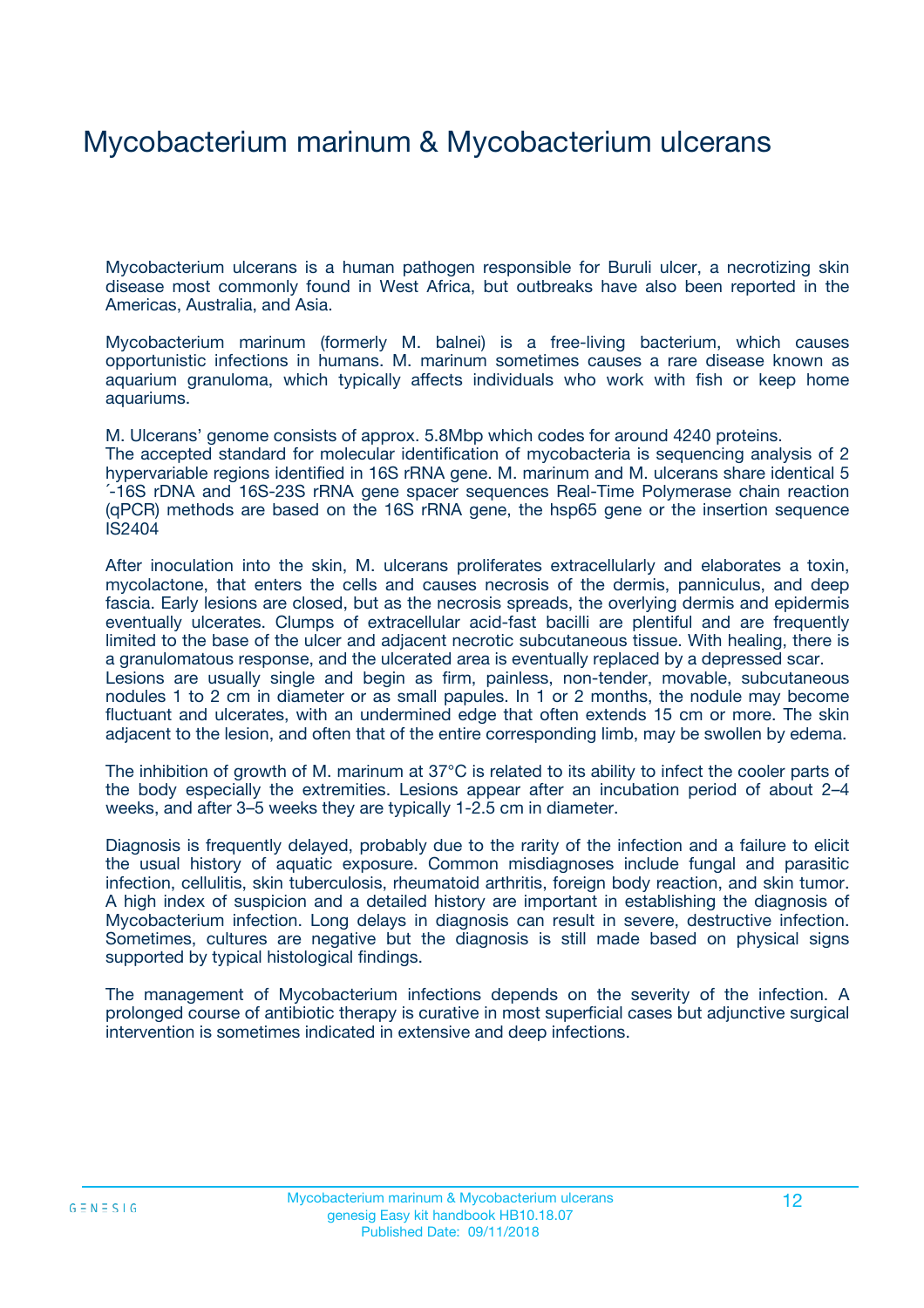# **Specificity**

The Primerdesign genesig Kit for Mycobacterium marinum & Mycobacterium ulcerans (M. marinum/M.ulcerans) genomes is designed for the in vitro quantification of M.marinum/M.ulcerans genomes. The kit is designed to have a broad detection profile. Specifically, the primers represent 100% homology with over 95% of the NCBI database reference sequences available at the time of design.

The dynamics of genetic variation means that new sequence information may become available after the initial design. Primerdesign periodically reviews the detection profiles of our kits and when required releases new versions.

The kit is predicted to detect Mycobacterium pseudoshottsii due to sequence information added to the NCBI database since the initial design of the assay.

If you require further information, or have a specific question about the detection profile of this kit then please send an e.mail to enquiry@primerdesign.co.uk and our bioinformatics team will answer your question.